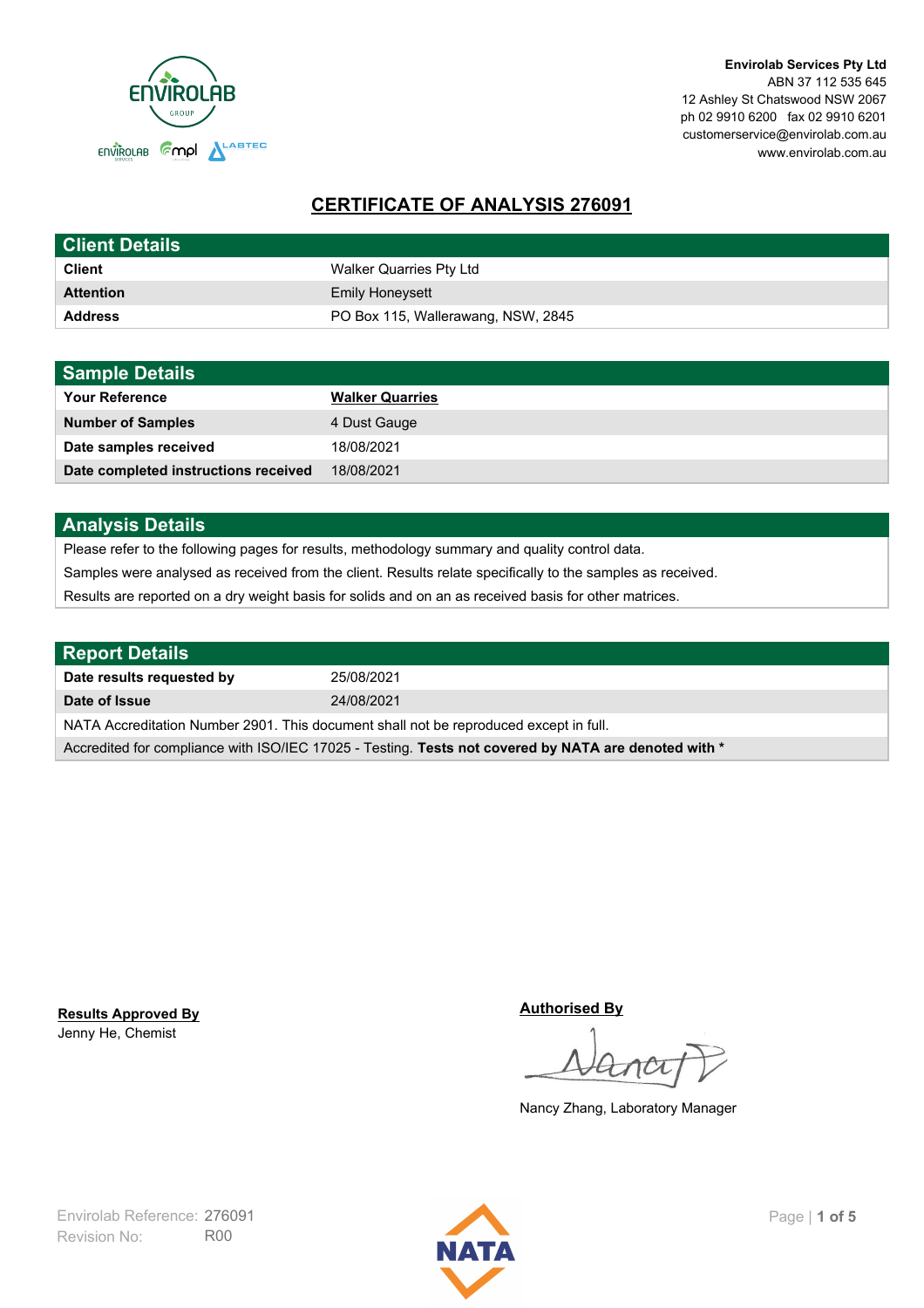| Dust Deposition AS 3580.10.1 |                          |                           |                           |                           |                           |
|------------------------------|--------------------------|---------------------------|---------------------------|---------------------------|---------------------------|
| <b>Our Reference</b>         |                          | 276091-1                  | 276091-2                  | 276091-3                  | 276091-4                  |
| <b>Your Reference</b>        | <b>UNITS</b>             | DG <sub>1</sub>           | DG <sub>2</sub>           | DG <sub>3</sub>           | DG4                       |
| Date Sampled                 |                          | 20.07.2021-<br>17.08.2021 | 20.07.2021-<br>17.08.2021 | 20.07.2021-<br>17.08.2021 | 20.07.2021-<br>17.08.2021 |
| Type of sample               |                          | <b>Dust Gauge</b>         | <b>Dust Gauge</b>         | <b>Dust Gauge</b>         | Dust Gauge                |
| Date prepared                | $\overline{\phantom{a}}$ | 20/08/2021                | 20/08/2021                | 20/08/2021                | 20/08/2021                |
| Date analysed                | $\overline{\phantom{a}}$ | 20/08/2021                | 20/08/2021                | 20/08/2021                | 20/08/2021                |
| Dust - No. of Days Collected | $\overline{\phantom{a}}$ | 29                        | 29                        | 29                        | 29                        |
| Insoluble Solids             | g/m <sup>2</sup> /month  | 1                         | 1.3                       | 0.9                       | 0.5                       |
| Combustible Matter           | g/m <sup>2</sup> /month  | 0.3                       | 0.6                       | 0.2                       | 0.2                       |
| Ash                          | g/m <sup>2</sup> /month  | 0.6                       | 0.8                       | 0.7                       | 0.3                       |
| Soluble Matter               | g/m <sup>2</sup> /month  | 2.5                       | 3.8                       | 1                         | 1.1                       |
| <b>Total Solids</b>          | $g/m2$ /month            | 3.5                       | 5.2                       | 1.8                       | 1.6                       |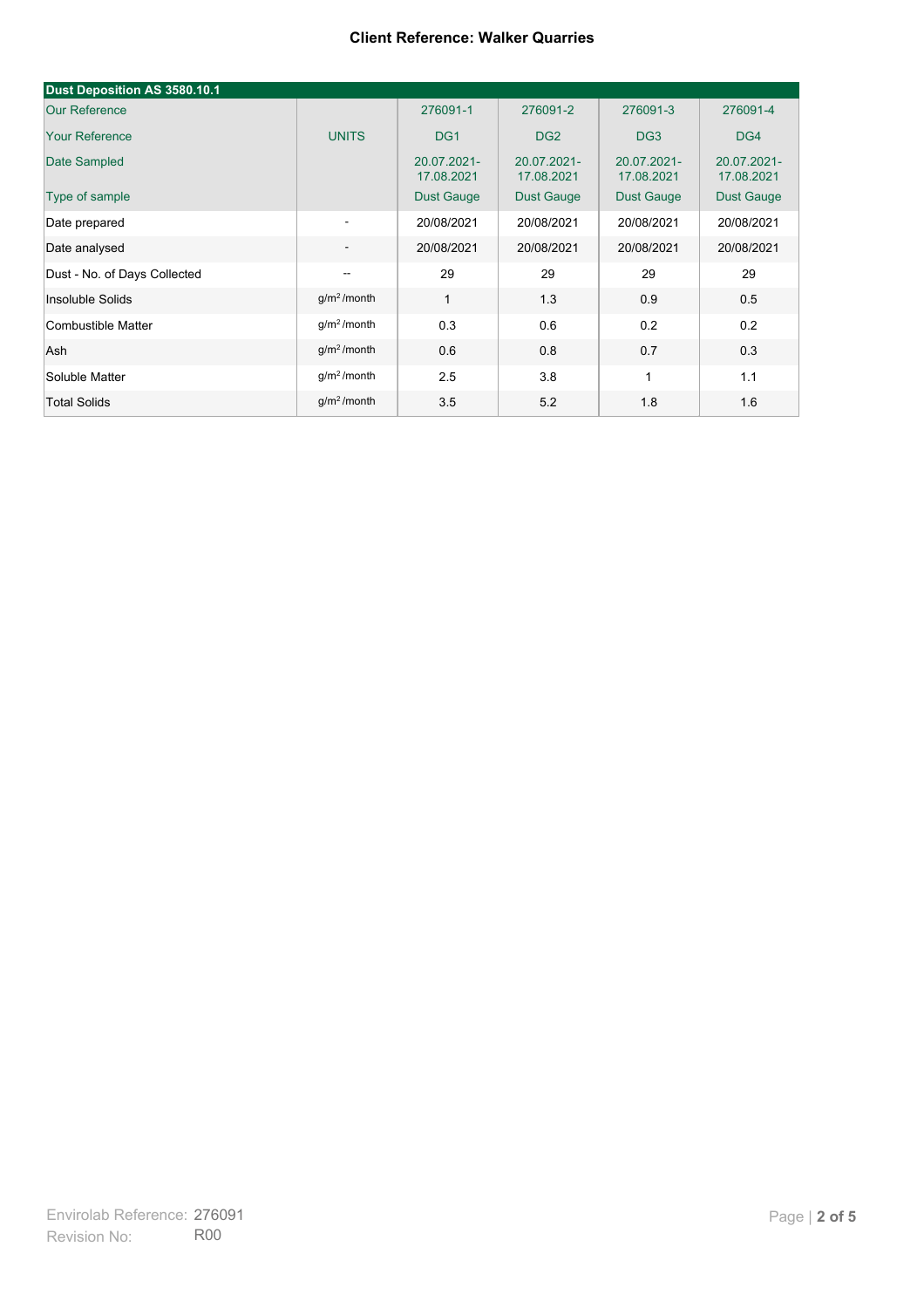| <b>Method ID</b> | <b>Methodology Summary</b>                               |
|------------------|----------------------------------------------------------|
| AS 3580.10.1     | Analysis of dust gauges by AS 3580.10.1 (analysis only). |

F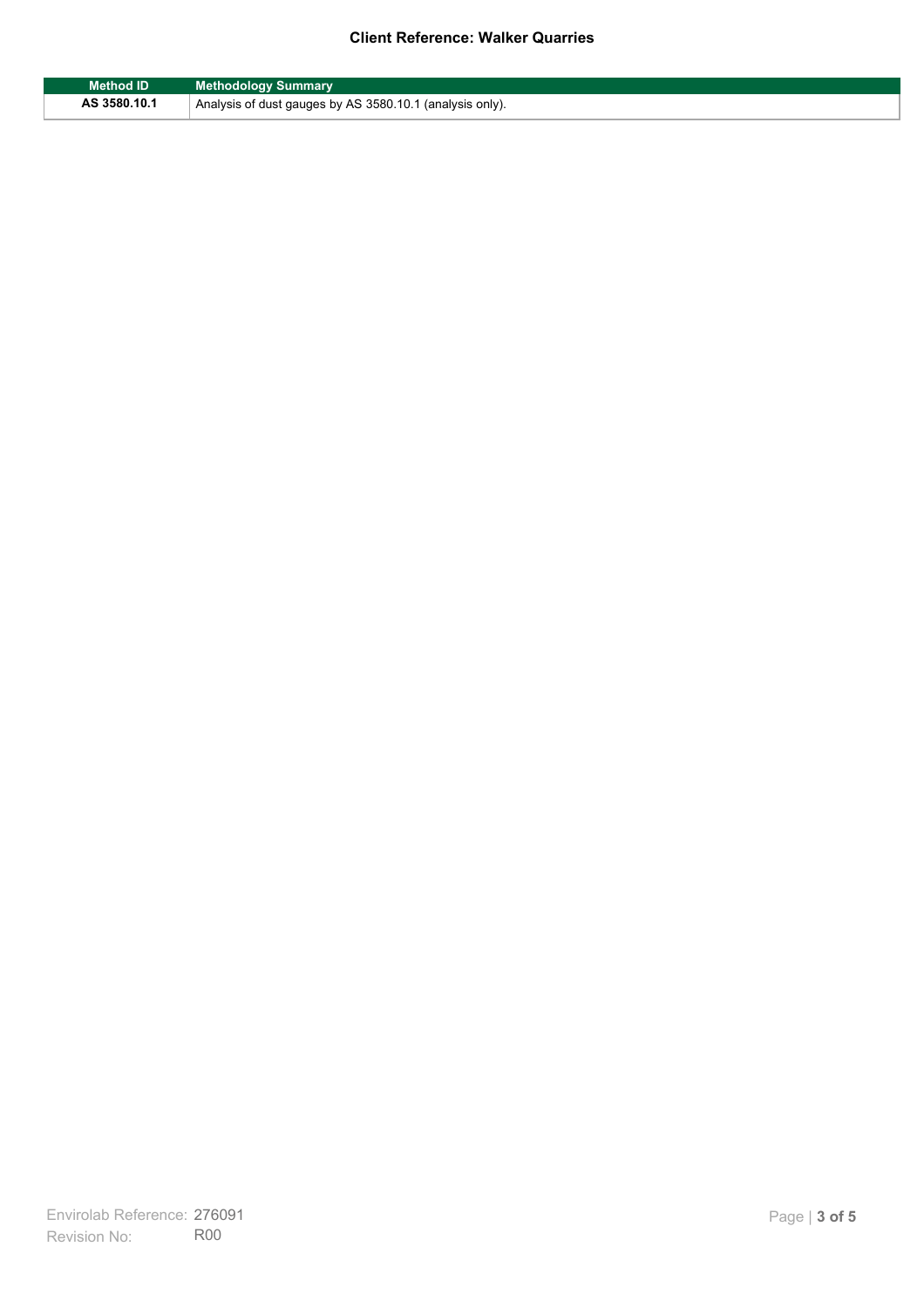| <b>Result Definitions</b> |                                           |
|---------------------------|-------------------------------------------|
| <b>NT</b>                 | Not tested                                |
| <b>NA</b>                 | Test not required                         |
| <b>INS</b>                | Insufficient sample for this test         |
| <b>PQL</b>                | <b>Practical Quantitation Limit</b>       |
| $\prec$                   | Less than                                 |
| $\geq$                    | Greater than                              |
| <b>RPD</b>                | <b>Relative Percent Difference</b>        |
| <b>LCS</b>                | Laboratory Control Sample                 |
| <b>NS</b>                 | Not specified                             |
| <b>NEPM</b>               | National Environmental Protection Measure |
| <b>NR</b>                 | Not Reported                              |